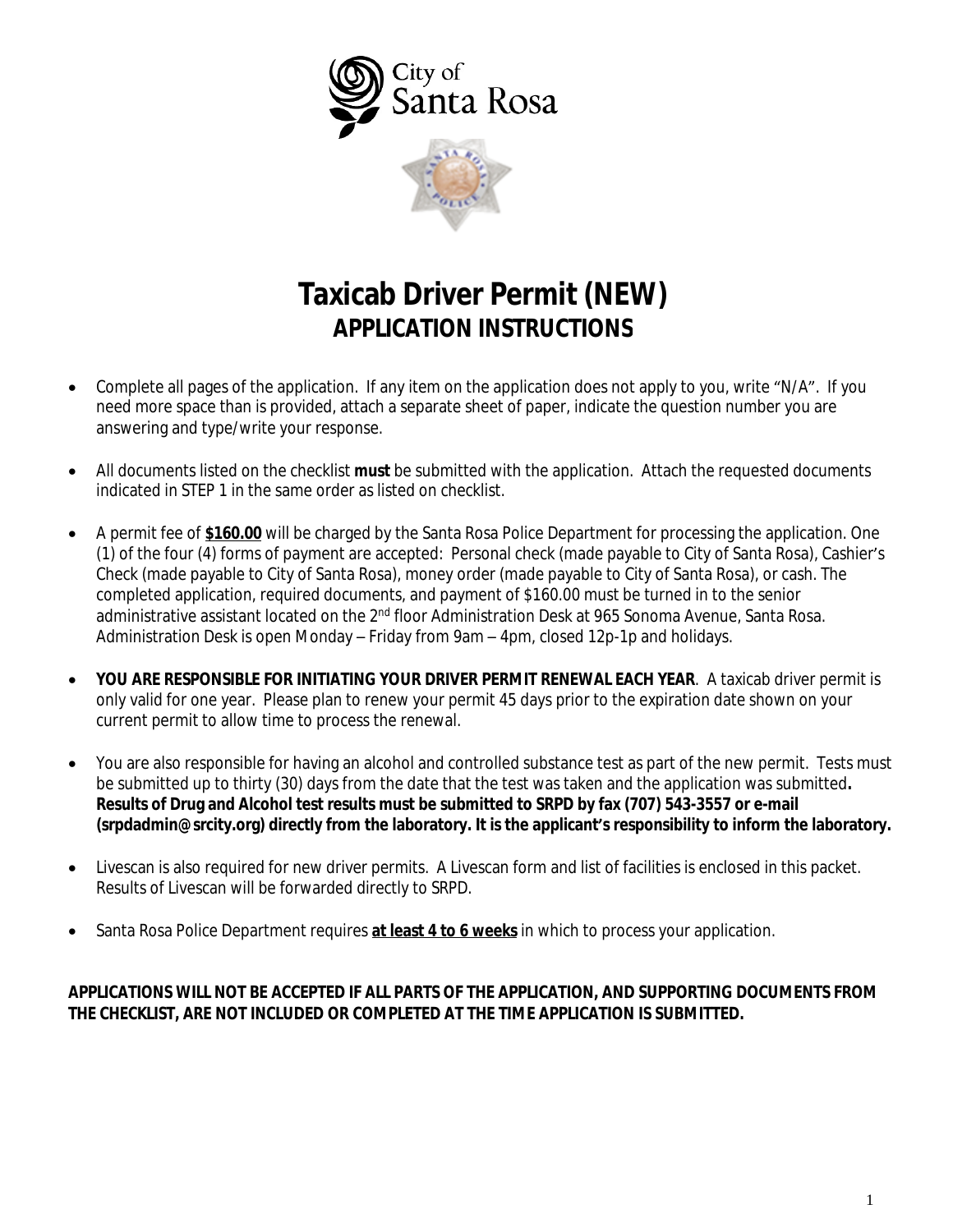## **TAXICAB NEW DRIVER PERMIT APPLICANT TASK AND CHECKLIST**

**Name** Phone

#### STEP 1

#### **Present the following documents at the Santa Rosa Police Department, 965 Sonoma Avenue, Santa Rosa:**

Completed and signed Application form.

Completed and signed Notice of Intent to Hire/Lease.

Completed and signed Criminal History and Authorization to Release Information.

Two (2) current quality color, 2" x 2" passport size photographs.

Copy of completed LIVESCAN form and receipt of payment.

Copy of drug test (NIDA or 10-Panel) issued in past 30 days.

Copy of alcohol test (BAT) issued in past 30 days.

**Results of Drug and Alcohol tests must be submitted to SRPD by fax (707) 543-3557 or e-mail ([srpdadmin@srcity.org\)](mailto:srpdadmin@srcity.org) from laboratory. It is the applicant's responsibility to inform the laboratory. Livescan results are automatically sent to SRPD directly.**

Payment of \$160.00 for Application Fee.

#### STEP 2

#### **Santa Rosa Police Department to complete:**

Copy (front and back) of California Driver's License.

DMV printout of Driving History.

#### STEP 3

After receiving notification that your request for a driver's permit has been approved, you must contact the Santa Rosa Police Department and make an appointment to receive your permit.

#### *A one-year permit will be issued after Police Chief's approval.*

| Tasks to be completed by Police Personnel:                                                                                                                                                                                     |                                                                                                                       |       |  |  |
|--------------------------------------------------------------------------------------------------------------------------------------------------------------------------------------------------------------------------------|-----------------------------------------------------------------------------------------------------------------------|-------|--|--|
| Criminal history check on fingerprints (LiveScan results) returned from Department of Justice _____                                                                                                                            |                                                                                                                       |       |  |  |
| $\Box$ ILEADS $\Box$ CLETS $\Box$ LIVE SCAN DATED: $\Box$<br>$\Box$ DOJ<br>Santa Rosa Police Department records check on applicant (ILEADS, CLETS, etc.).                                                                      |                                                                                                                       |       |  |  |
| Police Personnel recommendations on the issuance of a permit to the applicant:                                                                                                                                                 |                                                                                                                       |       |  |  |
|                                                                                                                                                                                                                                | Initials:                                                                                                             | Date: |  |  |
| <b>POLICE CHIEF or DESIGNEE:</b>                                                                                                                                                                                               |                                                                                                                       |       |  |  |
| Upon review, this application is: $\Box$ APPROVED                                                                                                                                                                              | $\Box$ DENIED                                                                                                         |       |  |  |
| Signature: Management of the Contract of the Contract of the Contract of the Contract of the Contract of the Contract of the Contract of the Contract of the Contract of the Contract of the Contract of the Contract of the C | <b>Title:</b> Title: The Company of the Company of the Company of the Company of the Company of the Company of the Co | Date: |  |  |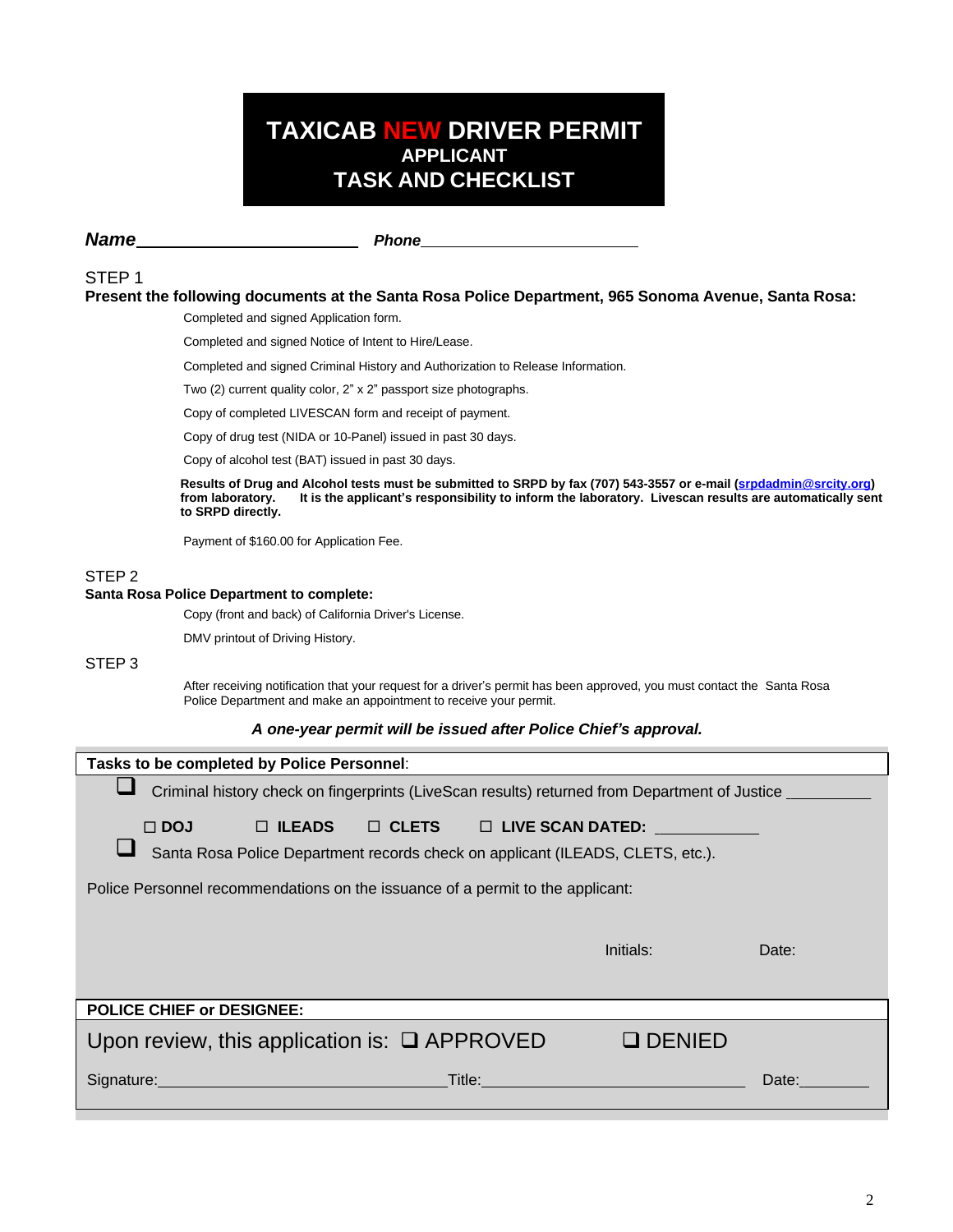|                                |                                                                                                                                                                                                                                                                                |             | <u>I LIVATIVN I VIV</u><br><b>NEW TAXICAB DRIVER PERMIT</b> |        |        |                     |                         |
|--------------------------------|--------------------------------------------------------------------------------------------------------------------------------------------------------------------------------------------------------------------------------------------------------------------------------|-------------|-------------------------------------------------------------|--------|--------|---------------------|-------------------------|
|                                | (Pursuant to Santa Rosa Municipal Code, Chapter 6-87)                                                                                                                                                                                                                          |             |                                                             |        |        | Exp:                |                         |
|                                | Please complete the following:                                                                                                                                                                                                                                                 |             |                                                             |        |        |                     |                         |
| properly labeled.              | Please type or print clearly in ink. If additional space is necessary to complete any answer,<br>please complete on additional sheet(s) indicating question number being answered.<br>Reference to any attachments/exhibits must be clearly identified in this application and |             |                                                             |        |        |                     | Office Use: (Photo)     |
| Date of Application:           |                                                                                                                                                                                                                                                                                |             |                                                             |        |        |                     |                         |
| Name:                          |                                                                                                                                                                                                                                                                                |             |                                                             |        |        |                     |                         |
|                                | Other names you have used or been known by (maiden name, alias, nicknames):                                                                                                                                                                                                    |             |                                                             |        |        |                     |                         |
|                                | Residence Address (include street, city, and zip code):                                                                                                                                                                                                                        |             |                                                             |        |        |                     |                         |
|                                | Mailing Address, if different (include street, city, and zip code):                                                                                                                                                                                                            |             |                                                             |        |        |                     |                         |
| Home Phone:                    |                                                                                                                                                                                                                                                                                | Cell Phone: |                                                             |        | Email: |                     |                         |
| Are you a U.S. citizen?<br>Yes | No - VISA #                                                                                                                                                                                                                                                                    |             |                                                             |        |        | Social Security No: |                         |
| Date of Birth:                 |                                                                                                                                                                                                                                                                                |             | Place of Birth:                                             |        |        |                     |                         |
| Sex:                           | Height:                                                                                                                                                                                                                                                                        |             | Weight:                                                     |        |        | Hair Color:         | Eye Color:              |
| <b>Driver's License #</b>      |                                                                                                                                                                                                                                                                                |             |                                                             | State: |        | Date Issued:        | <b>Expiration Date:</b> |

**APPLICATION FOR**

*[A photocopy (front and back) of license will be taken by Police personnel.]*

**Name of the taxicab company who you will be driving for:** 

**Address and phone number:** 

Have you ever had a permit to operate a taxicab issued to you by another city, county, or state that has **been suspended or revoked, please list by permit title, city, county, and state of issuance:** 

Assigned Permit/ID: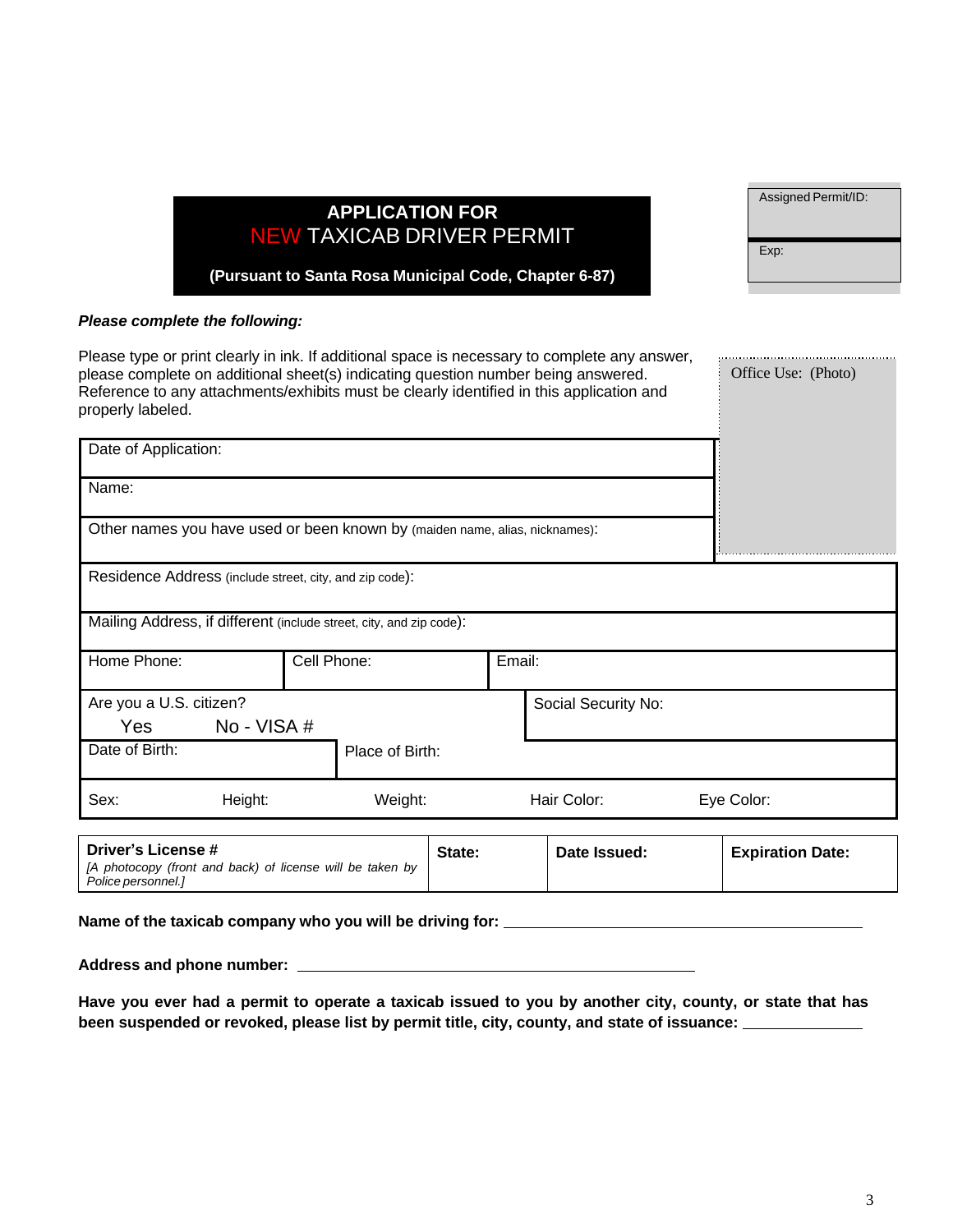# **NOTICE OF INTENT TO HIRE/LEASE TAXICAB DRIVER PERMIT**

**(Pursuant to Santa Rosa Municipal Code, Chapter 6-87)**

*Notice of Intent to Hire/Lease:*

**IMPORTANT: Driver may NOT drive until:**

- **Drug and alcohol tests have been completed and results proven negative;**
- **Driver has been issued a City Driver's Permit; and**
- **Owner/Manager and driver have discussed the rules and regulations set forth in Santa Rosa Municipal Code, Chapter 6-87, Taxicab Services Ordinance.**

*As the owner/authorized agent of (taxicab company name):* 

*I intend to hire/lease (name of applicant): as a taxicab*

*driver, effective from the date he/she is added to the company insurance policy.*

By signing below, you acknowledge these terms and agree to abide by the terms and conditions of the *City Ordinance.*

*Owner/Authorized Agent Signature Print Name & Title Date*